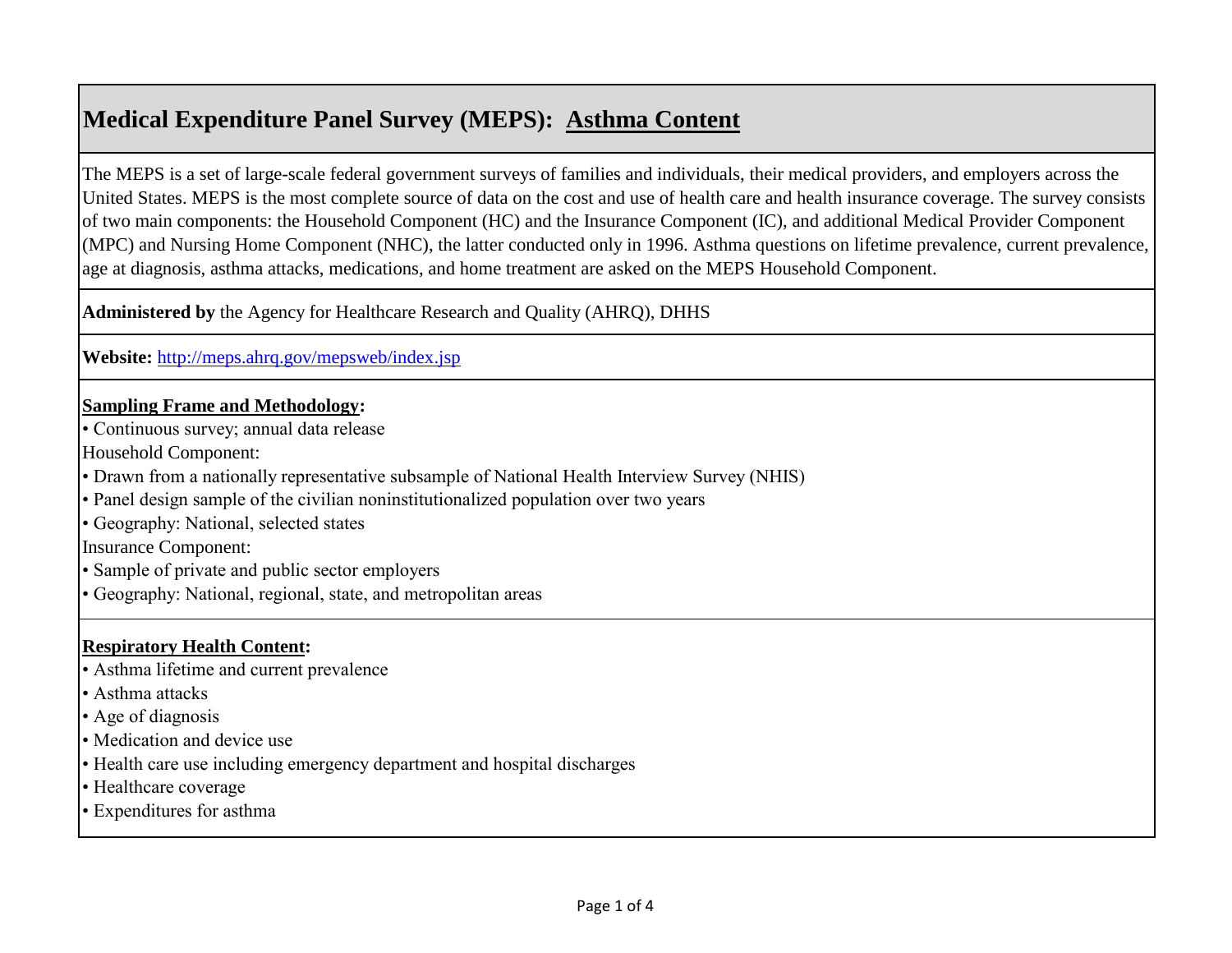## **Medical Expenditure Panel Survey (MEPS): Asthma Content**

**Questionnaire, Data Access, & Technical Information:**

[Household Component: http://meps.ahrq.gov/mepsweb/survey\\_comp/household.jsp](http://meps.ahrq.gov/mepsweb/survey_comp/household.jsp)

[Insurance Component: http://meps.ahrq.gov/mepsweb/survey\\_comp/Insurance.jsp](http://meps.ahrq.gov/mepsweb/survey_comp/Insurance.jsp)

[All Years Data and Documentation: http://meps.ahrq.gov/mepsweb/data\\_stats/download\\_data\\_files.jsp](http://meps.ahrq.gov/mepsweb/data_stats/download_data_files.jsp)

[All Years Questionnaires: http://meps.ahrq.gov/mepsweb/survey\\_comp/survey\\_questionnaires.jsp](http://meps.ahrq.gov/mepsweb/survey_comp/survey_questionnaires.jsp)

[Technical Data Information: http://meps.ahrq.gov/mepsweb/data\\_stats/data\\_overview.jsp](http://meps.ahrq.gov/mepsweb/data_stats/data_overview.jsp)

### **Results, Reports, & Publications:**

[MEPSnet Query Tools: http://meps.ahrq.gov/mepsweb/data\\_stats/meps\\_query.jsp](http://meps.ahrq.gov/mepsweb/data_stats/meps_query.jsp)

[Summary Data Table Search \(Includes Expenditures by Medical Condition by year\): http://meps.ahrq.gov/mepsweb/data\\_stats/quick\\_tables.jsp](http://meps.ahrq.gov/mepsweb/data_stats/quick_tables.jsp)

[Publications Search: http://meps.ahrq.gov/mepsweb/data\\_stats/publications.jsp](http://meps.ahrq.gov/mepsweb/data_stats/publications.jsp)

[Asthma Topic Results: http://meps.ahrq.gov/mepsweb/data\\_stats/MEPS\\_topics.jsp?topicid=4Z4](http://meps.ahrq.gov/mepsweb/data_stats/MEPS_topics.jsp?topicid=4Z4)

### **[Developed by: CDC National Asthma Control Program:](http://www.cdc.gov/asthma/NACP.htm)** <http://www.cdc.gov/asthma/NACP.htm>

Updated 6/19/2018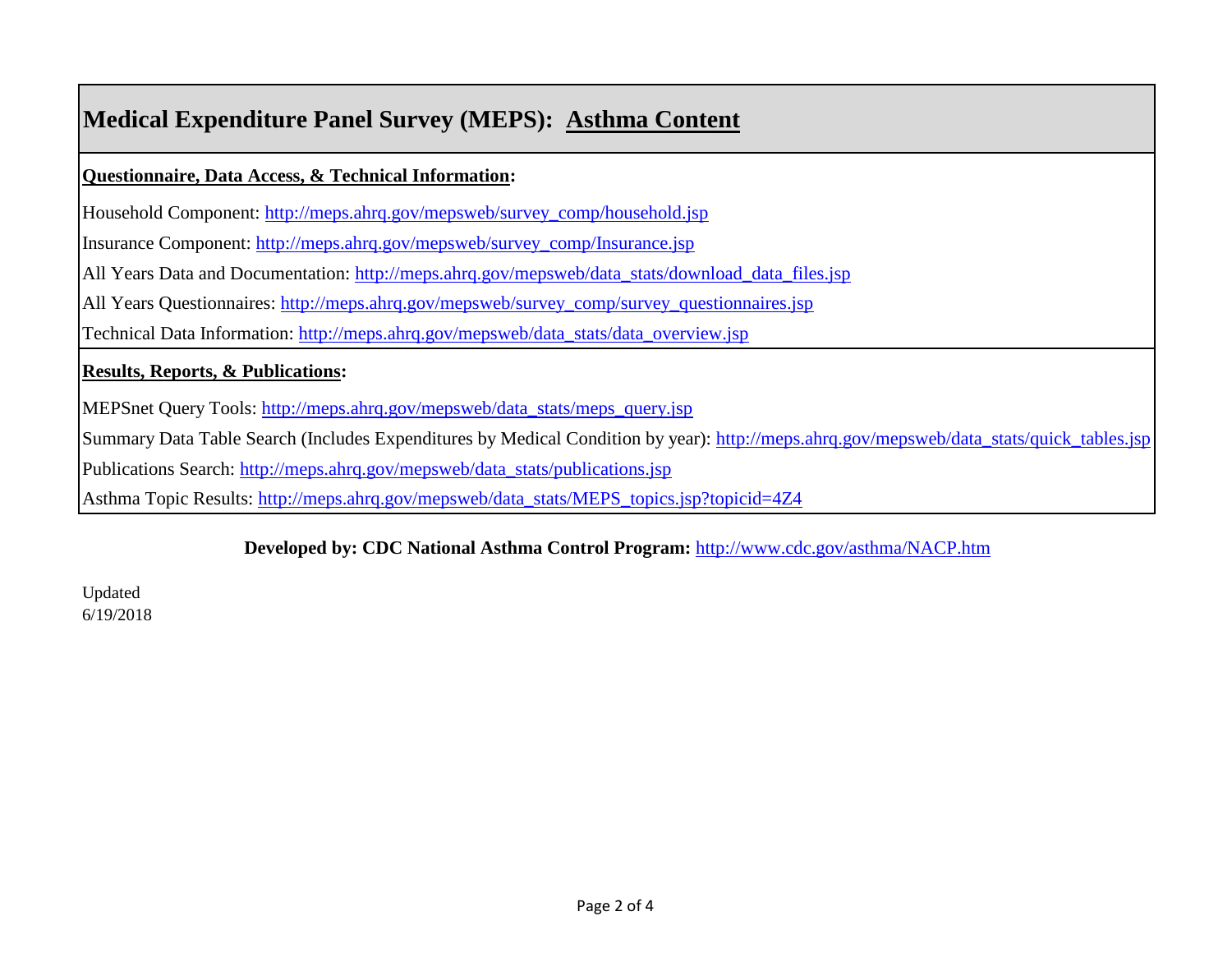# **Medical Expenditure Panel Survey (MEPS)**

| <b>MEPS Survey Questions - Household Component:</b>                                                                                                                                                                                                   | 1999 | 2000-2002 | 2003 | 2004-2006 | 2007-2016 |
|-------------------------------------------------------------------------------------------------------------------------------------------------------------------------------------------------------------------------------------------------------|------|-----------|------|-----------|-----------|
| {Have/Has} {you/{PERSON}} ever been told by a doctor or other health<br>professional that {you/he/she} {have/has} asthma?                                                                                                                             |      |           |      |           |           |
| How old {were/was} {you/{PERSON}} when the asthma was first diagnosed?<br>IF LESS THAN ONE YEAR OLD WHEN DIAGNOSED, ENTER 0 FOR AGE.                                                                                                                  |      |           |      |           |           |
| {During an earlier interview, it was mentioned that {you/{PERSON}}<br>{have/has} asthma.} {Do/Does} {you/{PERSON}} still have asthma?                                                                                                                 |      |           |      |           |           |
| During the past 12 months, {have/has} {you/{PERSON}} had an episode<br>of asthma or an asthma attack?                                                                                                                                                 |      |           |      |           |           |
| When did {you/{PERSON}} last have an episode of asthma or an asthma<br>attack?                                                                                                                                                                        |      |           |      |           |           |
| During the past 3 months, (have/has) (PERSON) used the kind of prescription inhaler<br>that you breathe in through your mouth that gives quick relief from asthma symptoms?                                                                           |      |           |      |           |           |
| During the past 3 months, did (PERSON) use more than three canisters of this type of<br>inhaler?                                                                                                                                                      |      |           |      |           |           |
| (Have/Has) (PERSON) ever taken the preventive kind of asthma medicine used every<br>day to protect your lungs and keep you from having attacks? Include both oral medicine<br>and inhalers.<br>This is different from inhalers used for quick relief. |      |           |      |           |           |
| (Are/Is) (PERSON) now taking this medication (that protects the lungs) daily or almost<br>daily?                                                                                                                                                      |      |           |      |           |           |